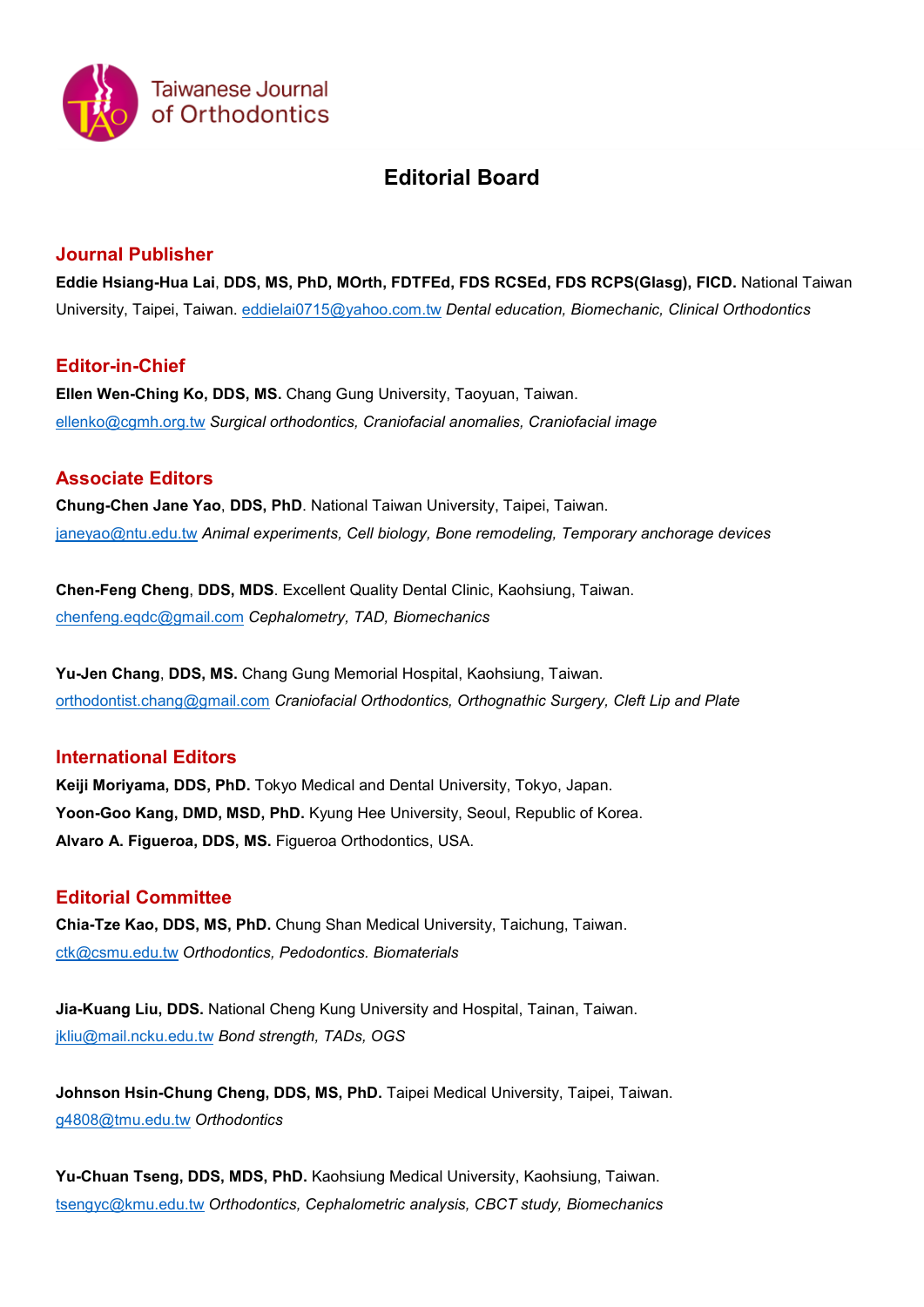**Tzu-Ying Wu, DDS.** Taipei Veterans General Hospital, Taipei, Taiwan. [tywu@vghtpe.gov.tw](mailto:tywu@vghtpe.gov.tw) *Miniscrew assisted Tx, Orthognathic surgery, Impacted teeth mangement*

**Heng-Ming Chang, DDS, MCLinDent.** Chang Bing Show Chwan Memorial Hospital, Changhua, Taiwan. [markortho@yahoo.com.tw](mailto:markortho@yahoo.com.tw) *RPE, TADs, Growth modification*

**Kenko Jian-Hong Yu, DDS, PhD.** China Medical University, Taichung, Taiwan [kenkoyu@mail.cmu.edu.tw](mailto:kenkoyu@mail.cmu.edu.tw) *Orthodontics & materials, Biomechanics, Dental AR/VR*

**Yu-Chih Wang, MS.** Chang Gung Memorial Hospital, Taipei, Taiwan. [wang.yuchih1974@gmail.com](mailto:wang.yuchih1974@gmail.com) *Sleep Breathing Disorder, Surgical orthodontic treatment, Craniofacial Orthodontics*

**Yu-Jia Liou, DDS, MS.** Chang Gung Memorial Hospital, Keelung, Taiwan. [omega@cgmh.org.tw](mailto:omega@cgmh.org.tw) *Bone screw, Maxillary expansion*

#### **Advisory Board**

| <b>Hsiao-Dsung Fay</b>  | <b>Wind-Show Cheng</b>          | Ying-Kui Tseng            |
|-------------------------|---------------------------------|---------------------------|
| <b>Hsin-Fu Chang</b>    | <b>Chiung-Shing Huang</b>       | John Jin-Jong Lin         |
| Ming-Jeaun Su           | <b>Chih-Peng Su</b>             | Chia-Tze Kao              |
| <b>Ching-Huei Horng</b> | <b>Wei-Yung Hsu</b>             | Johnny JL Liaw            |
| <b>Eric JW Liou</b>     | <b>Johnson Hsin-Chung Cheng</b> | <b>Spinx Shih-Ping Lu</b> |

#### **Reviewers**

**Hong-Po Chang, DMD, PhD.** Kaohsiung Medical University, Kaohsiung, Taiwan. [hopoch@kmu.edu.tw](mailto:hopoch@kmu.edu.tw) *Orthodontic biomechanics, Surgical orthodontics, Obstructive sleep apnea*

**Jenny Zwei-Chieng Chang**, **PhD.** National Taiwan University, Taipei, Taiwan. [jennyzc@ms3.hinet.net](mailto:jennyzc@ms3.hinet.net) *Multidisciplinary, Meta-analysis, Skeletal anchorage*

**Yi-Jane Chen, DDS, MS, PhD.** National Taiwan University, Taipei, Taiwan. [lcyj@ntu.edu.tw](mailto:lcyj@ntu.edu.tw) *Growth and Development, Surgical Orthodontics, Aligner Orthodontics*

**Yun-Fang Chen, DDS, MS.** Chang Gung Memorial Hospital, Taipei & Taoyuan, Taiwan. [yunfang7412@cgmh.org.tw](mailto:yunfang7412@cgmh.org.tw) *Orthodontics, Orthognathic surgery, Craniofacial anomalies*

**Yi-Hsuan Chen, DDS, MS.** Chang Gung Memorial Hospital, Taipei & Taoyuan, Taiwan. [yhcarolchen@gmail.com](mailto:yhcarolchen@gmail.com) *Orthodontic treatment, OGS, 3D image*

**Pao-Chang Chiang, DDS, MS, PhD.** Wan-Fang Hospital, Taipei Medical University, Taipei, Taiwan. [m204095009@tmu.edu.tw](mailto:m204095009@tmu.edu.tw) *Orthodontics, Biomechanics*